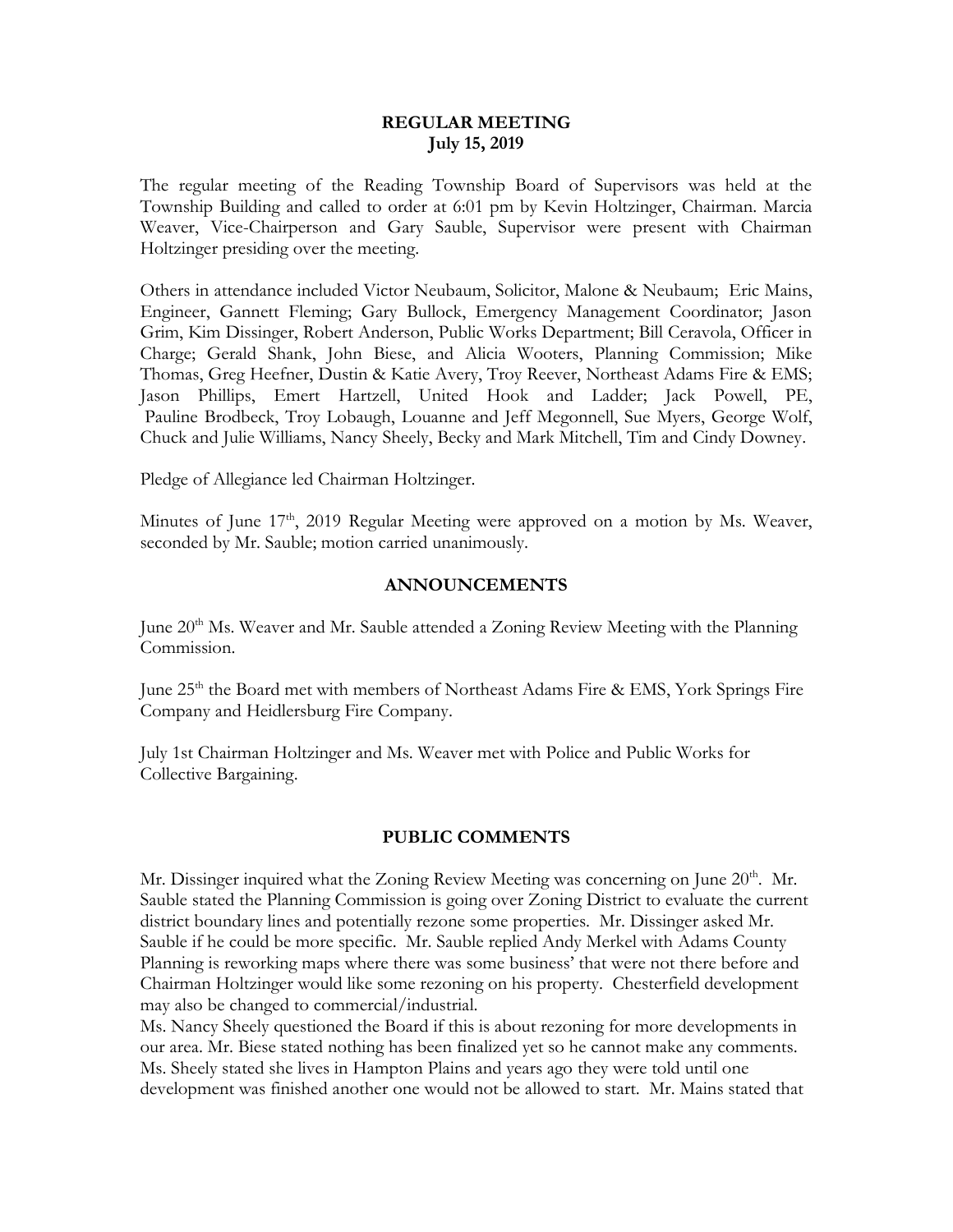READING TOWNSHIP BOARD OF SUPERVISORS July 15, 2019 PAGE 2 OF 7

condition is not typical and may have been made so that the developer of that specific development was not allowed to start another development given their interest in the current one. There is no legal recourse that he is aware of for the township to say you as a landowner must push your right to develop on hold until someone would finish a current development. The township is not legally allowed to do that. They could however put conditions on a developer who was not following up on required items they were supposed to be doing. Mr. Mains stated this zoning effort that the township is going through now is one that was not initiated to see where they could build more developments. The township keeps an ongoing housekeeping list of issues, definitions and zoning discrepancies, items that the Planning Commission encounters on an almost annual basis. This effort being undertaken now is simply to get them cleaned up. One of the things they are looking to do is to look at the different land use that is already on the zoning map and making sure it is consistent with the land and zoning usage that it sits in currently.

## **ENGINEER'S REPORT**

### **Vacate Bakers School Road**

Letters have been sent to the residents who will be impacted by the vacating of Bakers School Road. Mr. Mains has made a request to the surveyor to clean up their proposal. Mr. Mains has not heard back from the surveyor.

Mr. Mains stated he is updating the data base for the On-Lot Sewage Pumping District Ordinance.

# **Kennan Property SALD #2019-02 3757 East Berlin Road Final Subdivision Plan**

Mr. Jack Powell was present to represent the plan. The proposed plan would result in the subdivision of an existing 227.9-acre parcel into a 50.0-acre agricultural parcel and 177.9-acre remainder agricultural parcel with no change in vehicular access. Mr. Powell is requesting two waivers. The first request was for modifications on the plan to be reducing the scale of the plan from the requirement under section 22.306. The modification request was approved on a motion by Ms. Weaver, second by Mr. Sauble; motion carried unanimously. The second request was a DEP non-building waiver. Ms. Weaver made a motion to approve the request for Planning waiver and non-building declaration to be sent to DEP, seconded by Mr. Sauble; motion carried unanimously.

Ms. Weaver made a motion to give conditional approval to the Kennan Property Final subdivision Land Development plan #2019-02 based on the following conditions being met, seconded by Mr. Sauble; motion carried unanimously:

- 1.  $\sqrt{22-306}$ .A(27) & (28) The final plan must be signed prior to approval by the Township. All plans (2 paper and 2 Mylar) must have original signatures, seals and notarization and include a separate signature block for the Board of Supervisors on all pages to sign to facilitate recordation of the final plan with the Adams County Recorder of Deeds Office.
- 2. §22-306.B(10) The Department of Environmental Protection Sewage Facility Planning Module request must be received from the Sewage Enforcement Officer,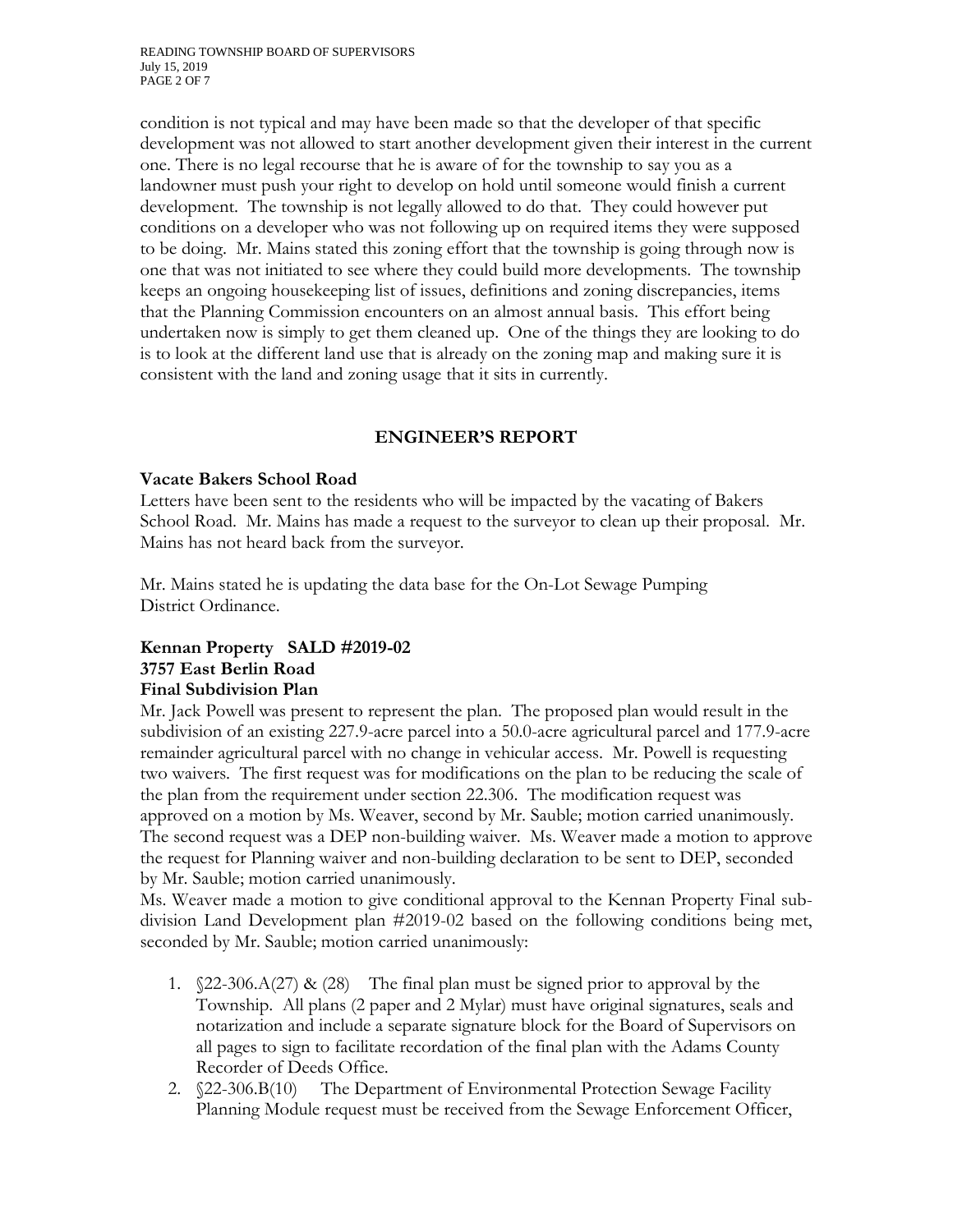signed and submitted to the appropriate DEP office for review and consideration. If applicable, an approval letter must be received and filed at the Township Office before final recordation of the plan.

# **Shemon Property SALD #2007-08**

The Board acknowledges receiving the revised Phasing schedule by letter dated June 18<sup>th</sup>, 2019 on a motion by Mr. Sauble, seconded by Ms. Weaver; motion carried unanimously.

# **MISCELLANOUS**

# **Land & Sea Services 5435 Carlisle Pike Complaint**

Mr. Slouthour was unable to attend the meeting but submitted paperwork in response to an official complaint filed at the township by Randy Hoover who was also absent from the meeting. Attorney Neubaum stated the court can't do anything until the owner is served a Notice of Violation. Chairman Holtzinger expressed concern that this complaint was received back in March and it's taken so long to track down the owner. Ms. Weaver expressed concern for the health and safety of the neighbors and stated it would have been faster to drain the water from the pool than track down someone who wants to be elusive. Attorney Neubaum will contact Mr. Slothour for a full report and investigate an option where the Township does not have to find the owner and abate the nuisance at minimal expense to take care of the immediate problem which is the stagnant water. The Board gave Attorney Neubaum the authority to follow up and act as necessary.

## **Fire Protection Services**

Chairman Holtzinger stated the Board met on June  $25<sup>th</sup>$  with members from Northeast Adams Fire & EMS along with members from both York Springs and Heidlersburg Fire Companies. Throughout the meeting there was a lot of good discussion and group energy. There were items that were not followed by Hampton or United Hook & Ladder with our signed Memorandum of Understanding. The Board is very disappointed with the integrity of the merger that took place between Hampton and United Hook & Ladder and the Board had to consider a serious decision to allow Northeast Adams Fire and EMS to take total control of the box cards in Reading Township. Ms. Sheely asked the Board if there is a fire in Reading Township who will come to their aid? Ms. Weaver replied Hampton will still assist.

Ms. Alicia Wooters questioned the Board as to what box cards are and Greg Heefner replied it is a group of apparatus that is set up by alarm types that are first on call, and a second group of apparatus on second call and so forth. Ms. Sheely asked if she will be getting a donation request from Hampton Fire Company and how many other companies will send donation requests. Chairman Holtzinger stated there is no Hampton Fire Company. Company 32 ambulance covers Reading Township and she should only get a donation request from them. Mr. Heefner also stated the requests were sent out and if anyone did not receive one it can be found on Company 32's, Northeast Adams website.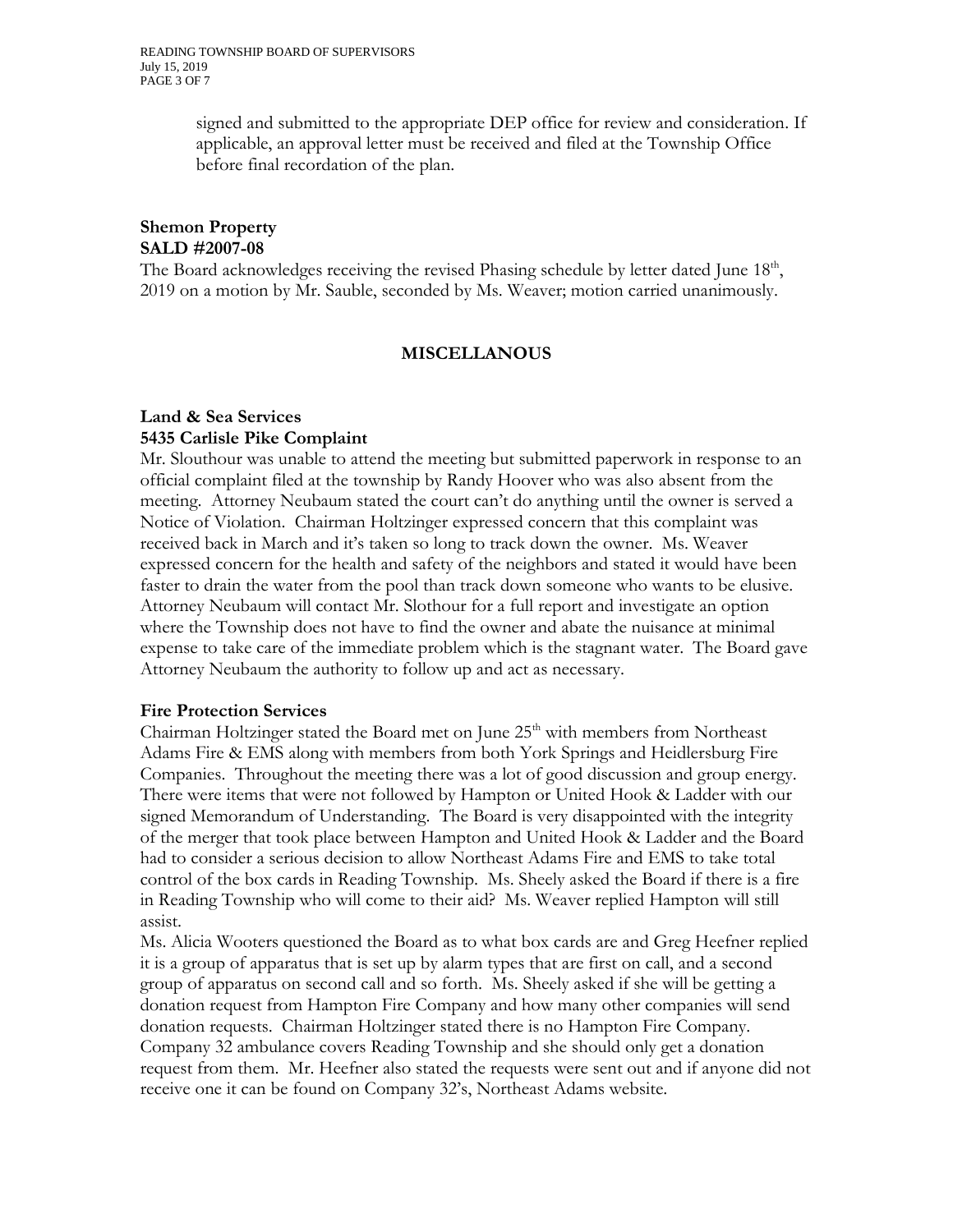Ms. Cindy Downey stated the Board said they were disappointed with the merger and asked if they could summarize the disappointing aspects of the merger. Ms. Weaver stated several items from the signed Memorandum of Understanding that were not completed.

- 1. Company 10, Hampton Fire Company, will transfer all deeds to all real estate in its entirety to Reading Township prior to merger. Ms. Weaver stated they did not do that.
- 2. Reading Township will prepare and enter into a lease agreement with United Hook and Ladder for the use of the engine bays for \$1.00 for a two-year term upon separation of utility meters. Ms. Weaver stated they do not want to pay for any utilities.

Ms. Weaver also stated the merger took place without the property being turned over to the township before it became United Hook and Ladder.

Mr. Emmert Hartzell stated United Hook and Ladder would still like to turn the property over to the township. He also commented in 2017 Reading Township gave Hampton \$26,000.00, in 2018 Hampton received no donation but according to the Memorandum of Understanding, the next two years United Hook and Ladder would receive \$20,000.00 and the 2018 donation would also be given. Mr. Dustin Avery stated the donations were based on a percentage of area that was covered. Mr. Hartzell would like the Board to meet with United Hook and Ladder to discuss the property. Officer Ceravola questioned the Board as to whether the Boxcards can be changed. Chairman Holtzinger stated they can be changed anytime. Ms. Weaver stated she is always willing to discuss the property for the ballfield and the recreation plans that the Board wanted to put into place. Ms. Sheely asked what happens to the property if the Board and United Hook and Ladder can not come to an agreement. Ms. Weaver stated it would be up to United Hook and Ladder because they own everything. Chairman Holtzinger stated if something down the road changes with the property and position of Company 33, United Hook & Ladder, the boxcards can be revisited. Mr. Harzell will have Mr. Moul contact Chairman Holtzinger. Chairman Holtzinger is concerned with the few people that make the final decisions. He stated it should be a Board decision and he does not see that currently happening. Chairman Holtzinger would like to see some people from Hampton on the Fire Company Board to help make decisions. Mr. Hartzell stated they will have an opportunity at election. Mr. Phillips said there will be a trustee from each station on the Fire Company Board. Chairman Holtzinger stated, regardless of what station you volunteer for the Board thanks them for their service and the residents will have adequate fire service. Mr. Phillips questioned the Board as to whether anyone from United Hook and Ladder or resident from Hampton was involved in the decision with the boxcards? Mr. Hefner stated Chief Lee Byers basically kept the boxcards the way they were and placed an Officer from Company 32, Northeast Adams, on each of those boxes.

Ms. Weaver made a motion to place the Township Box Cards under the direct supervision of Northeast Adams Fire and EMS as presented, seconded Mr. Sauble; motion carried unanimously.

**Budget Workshop Meeting**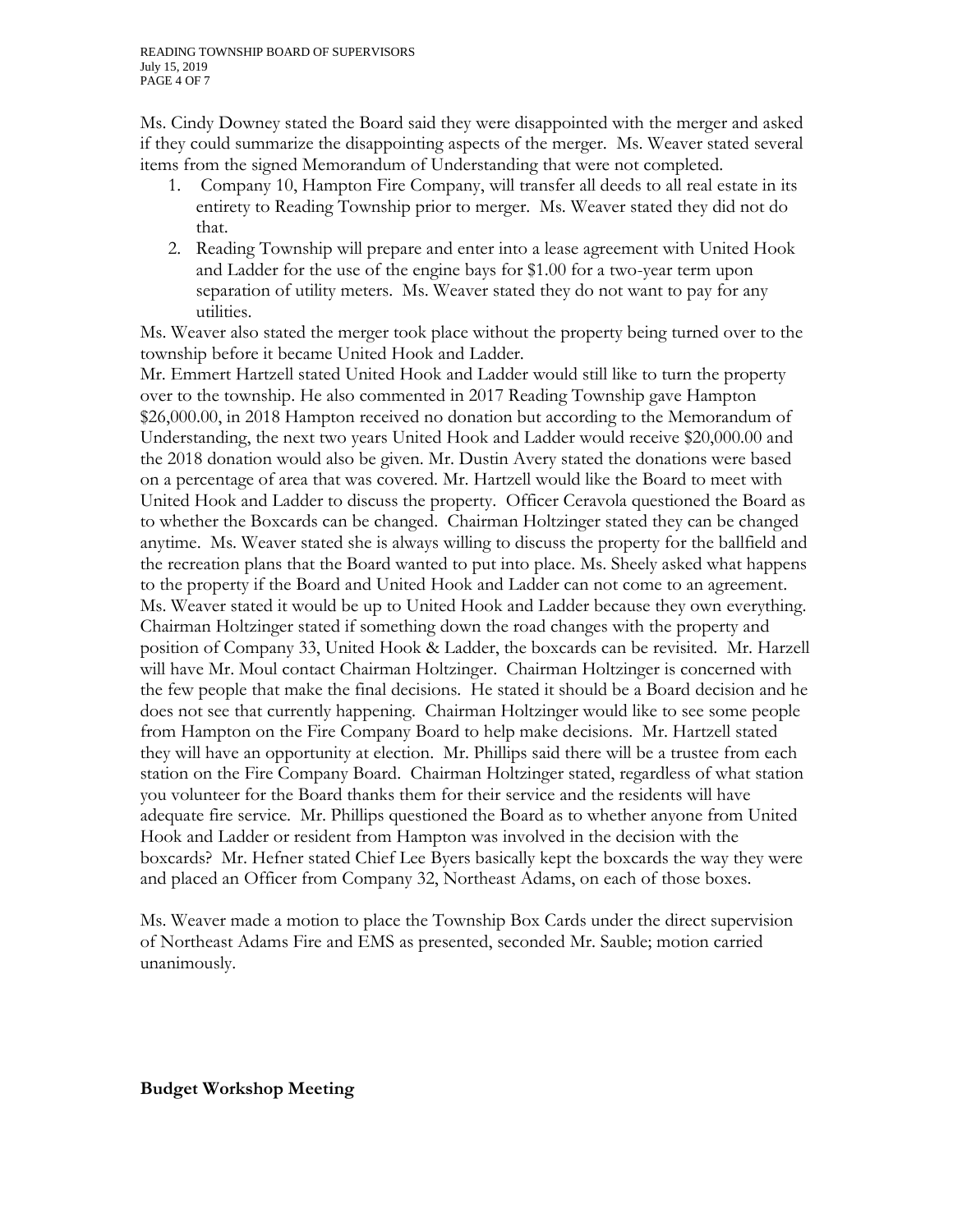READING TOWNSHIP BOARD OF SUPERVISORS July 15, 2019 PAGE 5 OF 7

The Board scheduled a Budget Workshop meeting for August  $8<sup>th</sup>$ , 2019 at 6:00 pm at the Township Building. It will be advertised and posted on the door. A memo will also be given to the departments for any budget requests.

#### **Mileage approval for Ms. Weaver**

Mileage to travel to cable franchise meeting on June  $10<sup>th</sup>$ , 2019 for Ms. Weaver was approved on a motion by Mr. Sauble, seconded by Chairman Holzinger; motion carried unanimously.

#### **TREASURER'S REPORT**

The Treasurer's Report for the month of June was approved pending audit on a motion by Ms. Weaver, seconded by Mr. Sauble; motion carried unanimously.

#### **ADMINISTRATIVE REPORT**

The Board acknowledged receiving reports from the Police, Public Works, Zoning/Code Enforcement Officer and Building Inspector, Emergency Management, Northeast Adams Fire & EMS and Hampton for the month of June.

#### **Police Report**

Officer in Charge, Bill Ceravola supplied the Board with a detailed report of the Officer's time for the month of June. Officer Ceravola stated himself and Officer Morehead had driven 2139 miles, 32 ½ shifts worked, 12 1/2 hours personal used. The Officers were in Lake Meade 32 times. There were 166 calls, 32 traffic stops, 18 traffic violations, 10 warnings, 1 DUI charge and 1 Bench Warrant.

Jason Phillips had a few questions concerning boxcards. Mr. Greg Heefner provided the following answers.

- 1. Have any chiefs or deputy chiefs been notified about the change in boxcards? Mr. Heefner will check with Lee Byers.
- 2. When do they take effect? Mr. Heefner stated once they are signed, they will be taken to Adams county and then take effect immediately.
- 3. Have the other departments that it effects been notified? Mr. Heefner stated York Springs and Heidlersburg have been notified.
- 4. Has or is the public going to be notified that all of Reading Township area coverage is being switched over to Northeast Adams and Fire EMS coverage? And if they have not been when and what channels will they be notified? Mr. Heefner will notify Mr. Hale with Gettysburg Times.

Mr. Phillips stated if he learned anything over the past year and a half it was think before you speak and be cautious about what you say without being prepared to say anything. He stated he cannot sit and let the integrity of United Hook and Ladder be questioned and if anybody has any questions please let them know. Chairman Holtzinger stated the Board did not share anything with the public that was not true.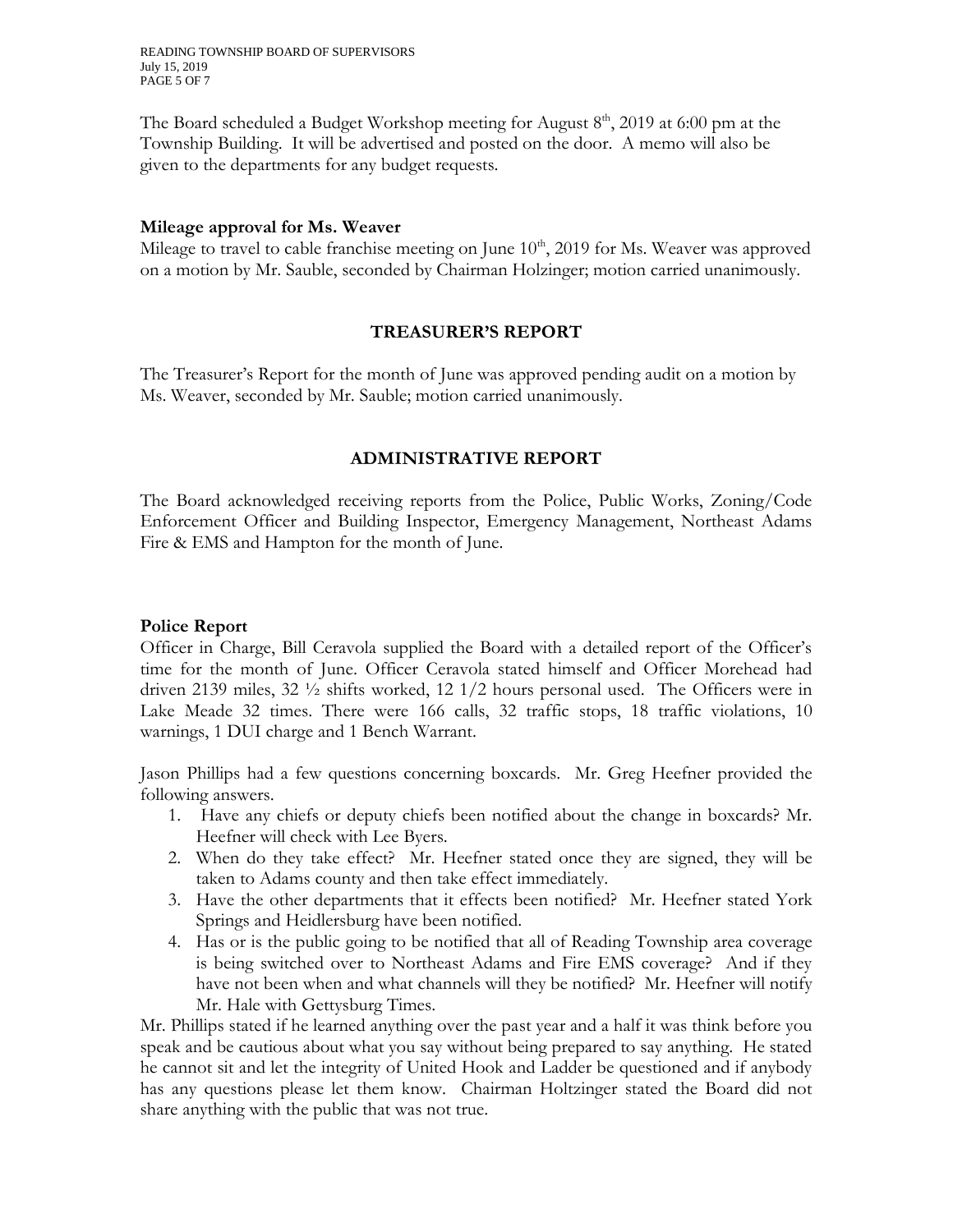Ms. Weaver made a motion to accept the administrative reports as submitted, second by Mr. Sauble; motion carried unanimously.

# **SOLICITOR'S REPORT**

Chairman Holtzinger inquired how many people were affected with fireworks being a nuisance since the state changed the law? Approximately 8 people raised their hands. Chairman Holtzinger presented the public with a Chinese Lantern that landed on his property. He stated that Ms. Weaver had an issue in her neighborhood to which Mr. Williams replied it was not in retaliation to a recent incident involving his immediate neighbor. Ms. Weaver questioned Mr. Williams why the fireworks landed on their neighbors' roof. Mrs. Williams stated they were celebrating their anniversary. Ms. Weaver stated it would have been nice had they informed all their neighbors in advance. Mr. Garry Wilt Administrative Assistant provided the Board with sections of the nuisance Ordinance that may be applicable regarding fireworks. Chairman Holtzinger read the following.

**§10-206 Nuisance Declared Illegal. It shall be illegal to use public or private property in a manner that causes unreasonable, unwarrantable, or unlawful injury, damage, hurt, inconvenience, annoyance or discomfort to any other person or resident of the Township.**

**§10-205 Nuisance–any use of property, or conduct, or activity, or condition upon property within the Township which shall cause or result in annoyance or discomfort beyond the boundaries of such property which disturbs a reasonable person of normal sensitivities, taking into consideration the location of the use or condition and the nature and condition of the surrounding neighborhood. Specifically, the word "nuisance" shall include but shall not be limited to the following: (1) Operating or permitting the operation of or playing of radios, television sets, amplifiers, musical instruments and other sound devices which produces or amplifies sound which annoys a reasonable person of normal sensitivities. (2) Operation of mechanically powered lawnmowers, tractors, power tools, chainsaws, or similar devices in a residential area between the hours of 10 p.m. And 7 a.m. the following day which annoys or disturbs a reasonable person of normal sensitivities. During periods of harvest, farm equipment shall be allowed between 7 a.m. and midnight.**

**(3) Owning, possessing, controlling, or harboring any animal or fallow which barks, bays, cries, squawks or makes any other such noise continuously and/or intermittently for an extended period which annoys or disturbs a reasonable person of normal sensitivities**

**(4) Using any property or operating any business or other activity so as to permit or cause smoke, soot, odors, dust, mud, dirt, manure, acid, noxious or offensive fumes, gases or odors to be discharged from the air or to be carried off the premises, including onto a Township street or highway, or to cause glare from lights of such character to annoy or disturb reasonable person of normal sensitivities.**

Chairman Holtzinger asked Attorney Neubaum if these Ordinances are enforceable. Attorney Neubaum stated yes, they are but it becomes a matter of proof. Chairman